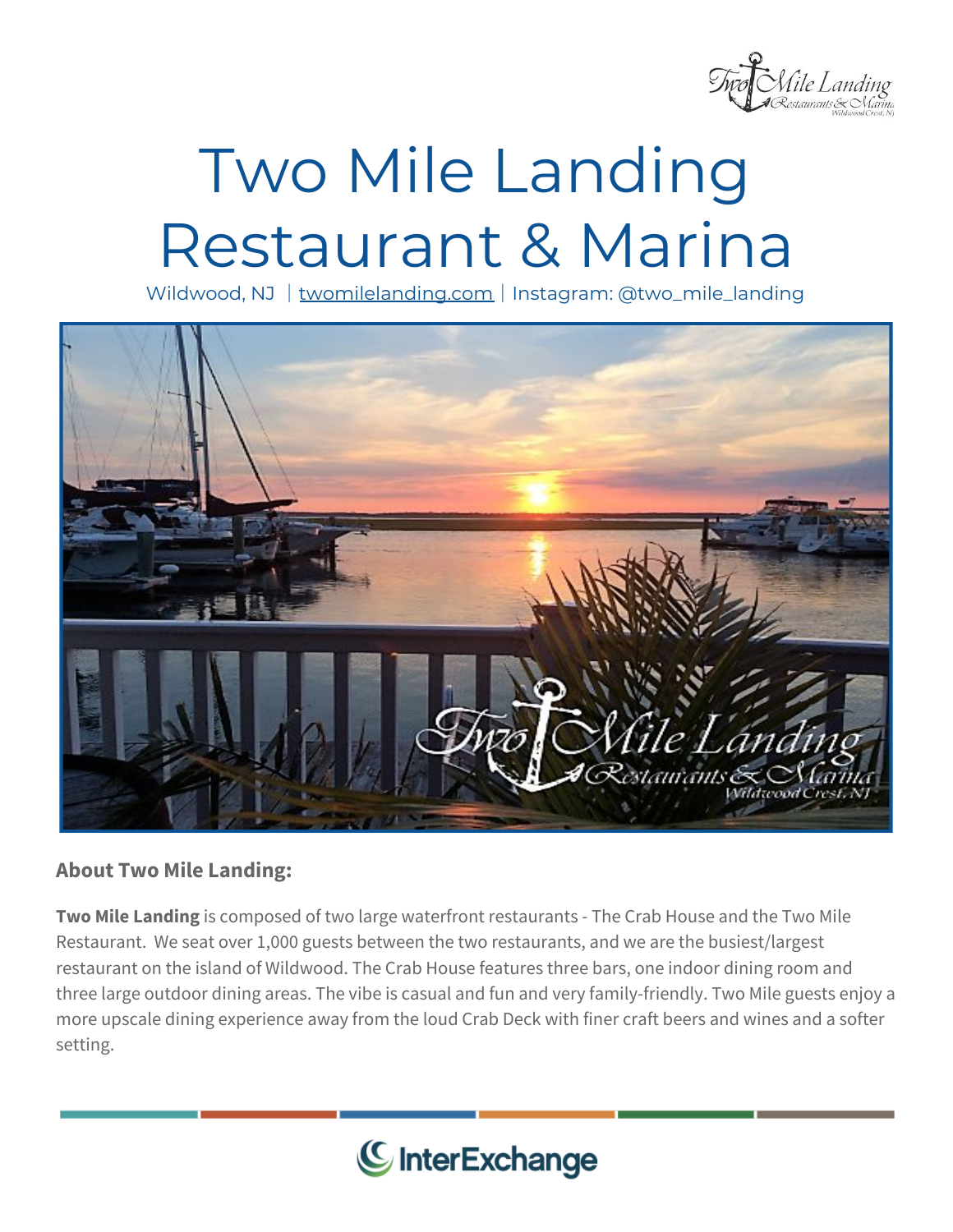

**Job Descriptions:** We are looking for hard working, high energy, 'people' persons who can work together as a team to achieve the goal of making all of our guests happy. We can interview and hire couples and friend groups.

**Bussers** are responsible for cleaning & preparing tables for guests, assisting with any guest needs, & nightly cleaning & closing of the restaurant. The wage is **\$3.50/hour + tips. 18 positions** are available.

**Food Runners** deliver completed orders to guest tables, hand out food, and return to the kitchen in a quick manner, assist cleaning of kitchen. This position requires good spoken English, the ability to learn many table numbers, the ability to learn the menu, and the ability to interact with guests for any needs. The wage is **\$3.50/hour + tips**. There are **6 positions** available.

**Kitchen Helpers** assist in various kitchen stations, including fryer and raw bar. Must be able to read English orders, work in a very fast paced, work in a hot environment, and communicate with a large kitchen staff. The wage is **\$12.00/hour.** There are **3 positions** available.

**Dishwashers** are responsible for cleaning and putting away the dishes, pots and glassware that are used in the dining room, sweeping and mopping floors, emptying garbage and keeping the kitchen clean. Must be able to work in a team of up to five dishwashers, stand on your feet for up to eight hours per day. The wage is **\$12.00/hour.** There are **5 positions** available.

**Hosts** must have strong fluency in English in order to answer phones and guest questions, learn all table numbers in a restaurant that seats about 1,000 people, and use ipads to help update the restaurant's open tables. The wage is **\$11.00/hour.** There are **3 positions** available.

**Work Hours:** You can expect to work **an average of 40 hours/week** throughout the summer. The schedule is done weekly on an online schedule system [hotschedules.com](https://hotschedules.com/). Schedules are usually organized at least one week in advance. Staff are notified weekly about any/all schedule changes via messaging from the website.

**Work Start Dates:** You should plan your U.S. arrival so you can begin working **May 1 – July 1.**

**Work Finish Dates:** We are looking for candidates who can finish working **September 7 – October 3.** You should be as upfront and honest as possible about your work finish date. It is customary in the U.S. to give at least two weeks notice of your final day of work.

**Uniform:** Employees need khaki shorts and black sneakers. The first black Two Mile Landing tee shirt will be provided by us for free. Any additional shirts you may want can be purchased with a discount for \$16.00.

**Housing Information:** We do not provide housing, but can provide contact information for local landlords, former participants and facebook groups in the area. Wildwood housing is typically shared apartment or dormitory style accommodations. Rent can range from **\$90.00 - \$115.00 per week plus a deposit.**